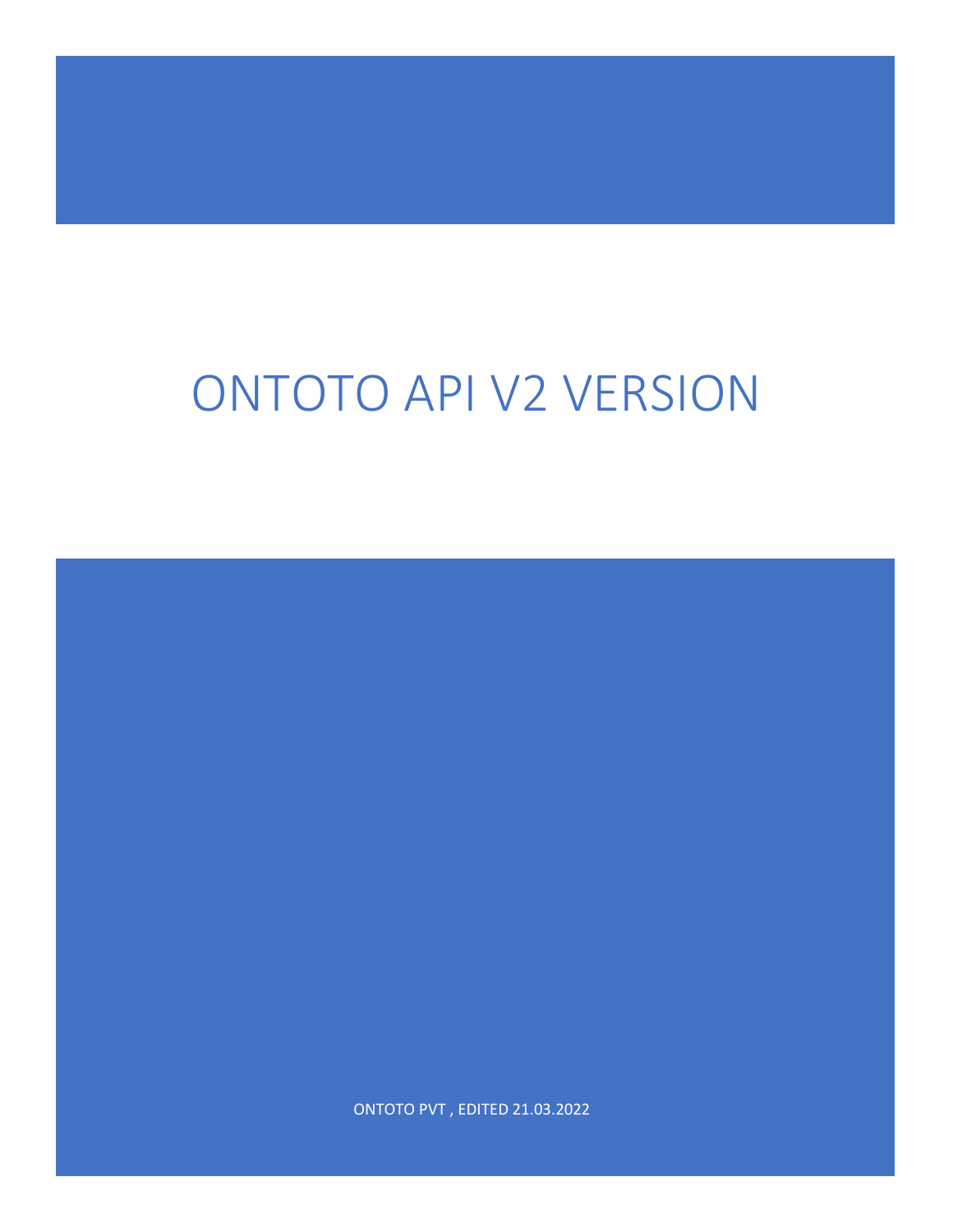# Contents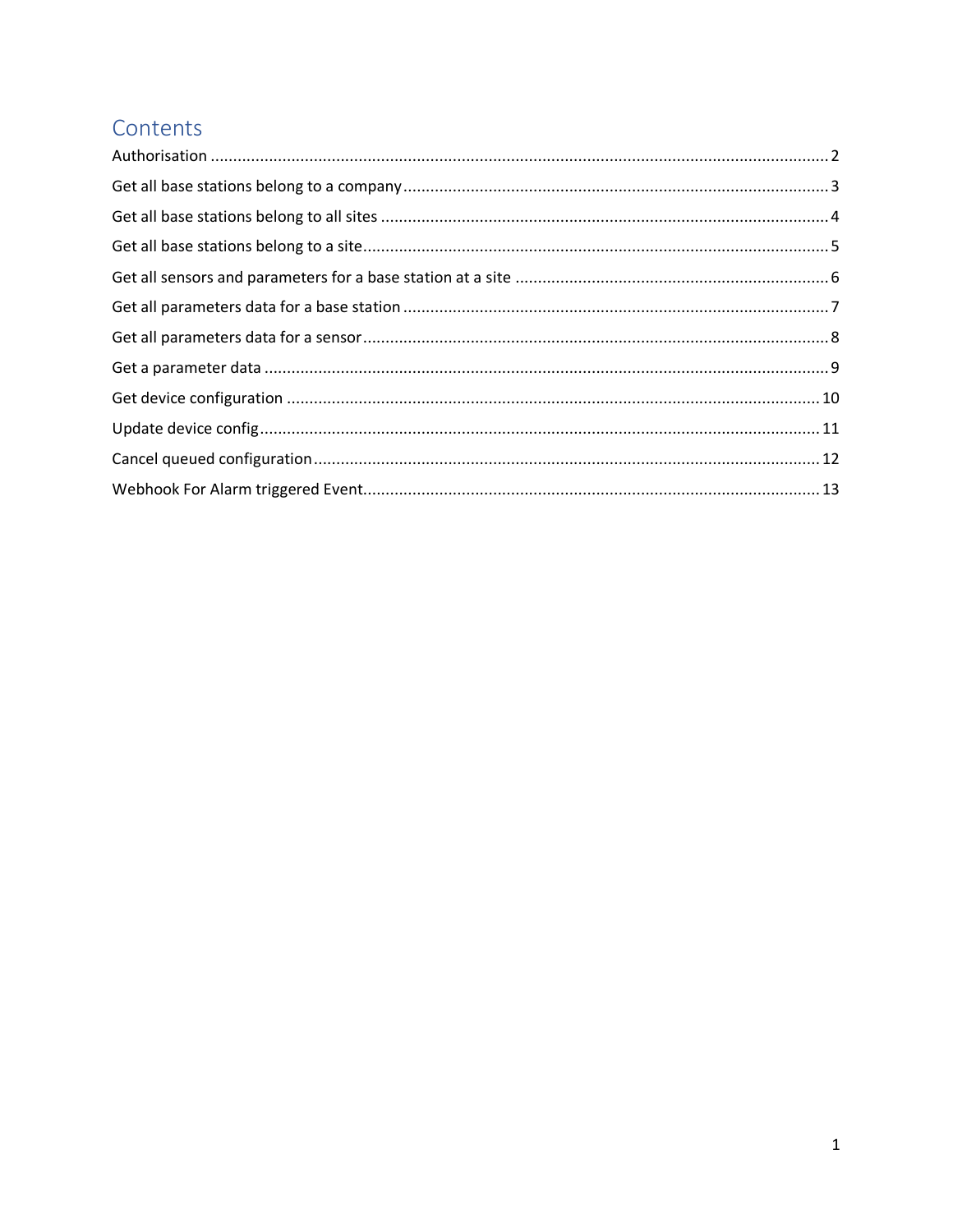## **Get started**

To get started, log in via the Ontoto web portal, and press account settings. The username found on this page can be used alongside the API key, to grant API access to your data.

| User Info                                                                            |  |
|--------------------------------------------------------------------------------------|--|
| User Name : demo@ontoto.com.au<br>First Name : Demo                                  |  |
| Change password                                                                      |  |
| Current Password                                                                     |  |
| New Password                                                                         |  |
| Confirm New Password                                                                 |  |
| Change Password                                                                      |  |
| API Key                                                                              |  |
| API Key                                                                              |  |
| sAlkiM4jFSWxWUnYKw1WUW4hcbVSJkOtvnXjp52jVTNM5x6MgG4bQ0bhH46B<br><b>Reset API Key</b> |  |

## <span id="page-2-0"></span>Authorisation

All API calls must be authenticated through the HTTP Basic Authentication scheme. To do this, you create an authorisation header that you send as part of the API request. This header contains encoded versions of an Ontoto dashboard username and its associated API key.

Follow these instructions to create an authorisation header:

- 1. Combine the username and API key into a single string with a colon separating the values. For example, if the username is demo and the API key is sAlkiM4jFSWxWUnYKw1WUW4hcbVSJkOtvnXjp52jVTNM5x6MgTTNm, the concatenated string would be demo:sAlkiM4jFSWxWUnYKw1WUW4hcbVSJkOtvnXjp52jVTNM5x6MgTTNm
- 2. Encode the concatenated string using Base64: ZGVtbzpzQWxraU00akZTV3hXVW5ZS3cxV1VXNGhjYlZTSmtPdHZuWGpwNTJqVlROTTV4Nk1nVFR  $ObQ ==$
- $\beta$ . Set the Authorisation header value to Basic followed by the encoded string from step 2. Make sure there is a space between Basic and the encoded string: Basic ZGVtbzpzQWxraU00akZTV3hXVW5ZS3cxV1VXNGhjYlZTSmtPdHZuWGpwNTJqVlROTTV4Nk1nVFR  $ObQ ==$

**Note**: In the header: "*Accept"* type should be included. The accept is application/json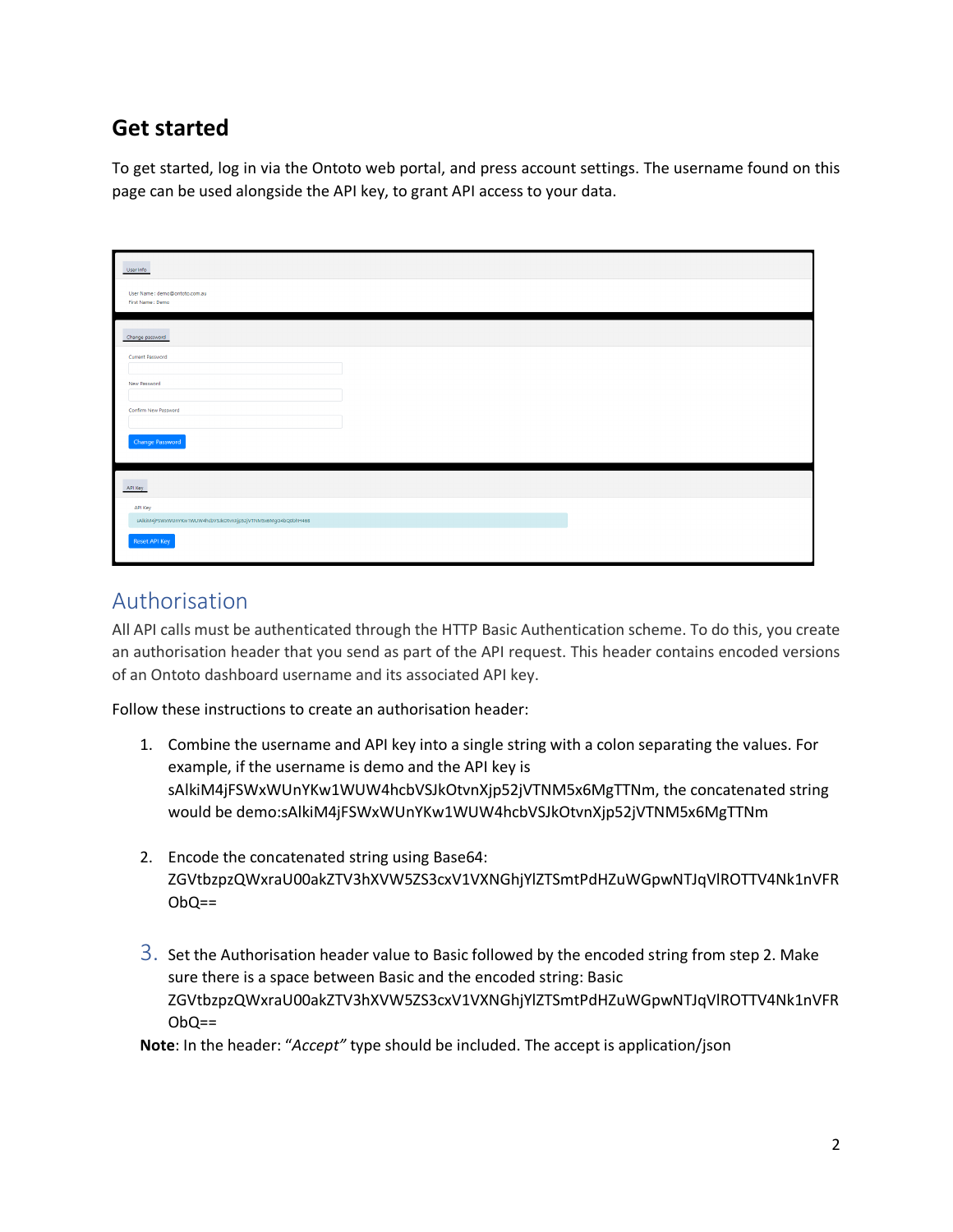### <span id="page-3-0"></span>Get all base stations belong to a company

```
HTTP method: GET
URL Endpoint: https://api.ontoto.com/v2/base-stations
```

```
\blacktriangledown base stations [3]
   \mathbf{v} 0 {10}
          id
              : 1035name : VW renison AB dam
          tag : 867997031471120
          number_of_sensors_enabled: null
          sensor_reading_period_minutes: 15
          transmission period minutes: 1440
          sensor_reading_period_info: Sensor Reading : Every 15 minutes
          transmission_period_info: Data Transmission : Every 1 day
       \blacktriangleright gps \{2\}\blacktriangleright alarm_info \{4\}\mathbf{v} 1 \{10\}id
               : 1063name : VW2
          tag : 867997031453649
          number_of_sensors_enabled: null
          sensor_reading_period_minutes: 240
          transmission_period_minutes: 10080
          sensor_reading_period_info: Sensor Reading : Every 4 hour
          transmission_period_info: Data Transmission : Every 7 day
          gps : null
          alarm_info : null
   \blacktriangleright 2 {10}
```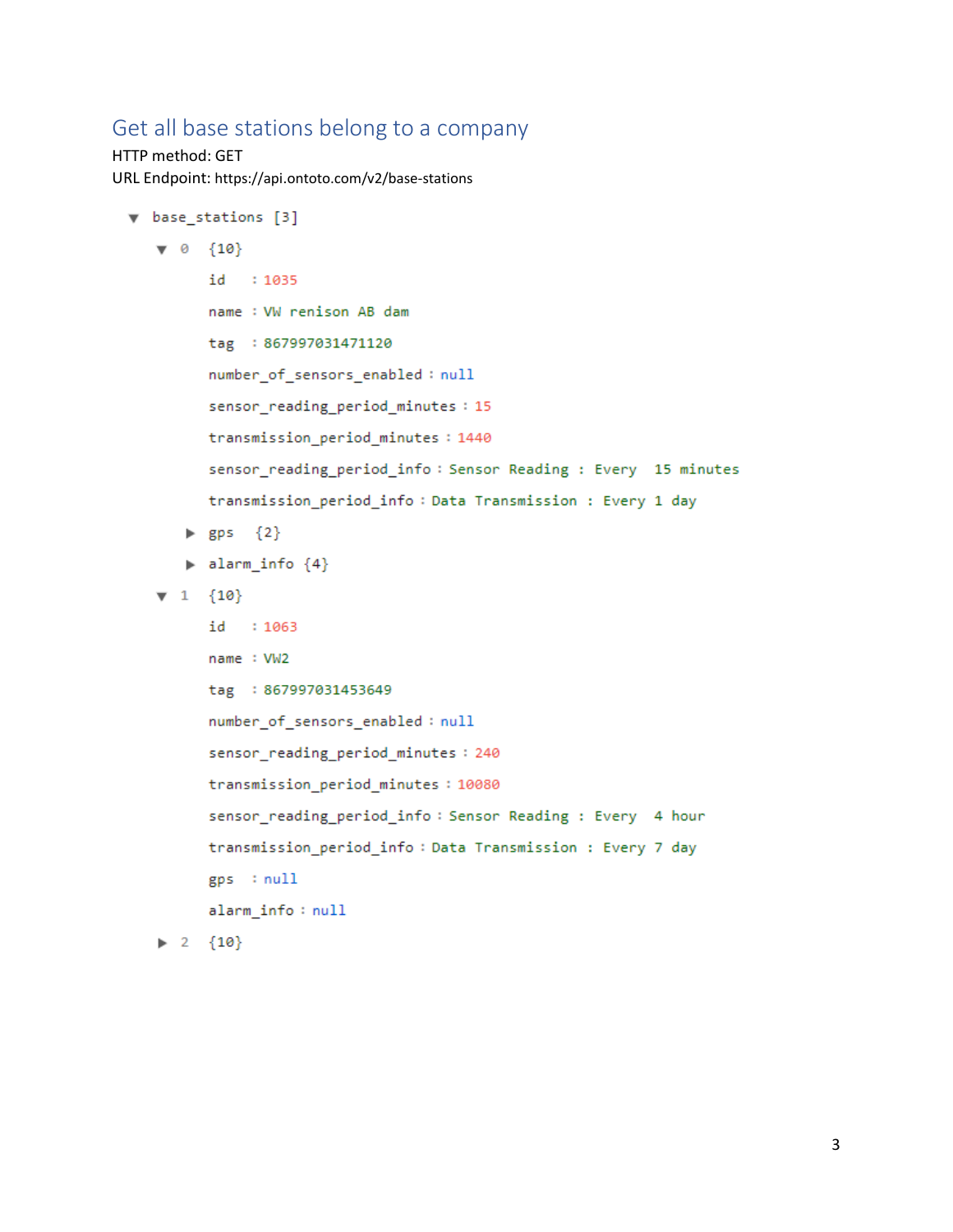## <span id="page-4-0"></span>Get all base stations belong to all sites

HTTP method: GET URL Endpoint: https://api.ontoto.com/v2/sites/base-stations

```
\sqrt{5} sites [1]
   \mathbf{v} = 0 {4}
          id : 184
          name : Renison A/B Dam
          description: Renison A/B Dam Site.
       \sqrt{ } base_stations [1]
           \mathbf{v} 8 \{10\}id : 1035
                  name : VW renison AB dam
                  tag : 867997031471120
                  number_of_sensors_enabled: null
                  sensor_reading_period_minutes:15
                  transmission_period_minutes: 1440
                  sensor_reading_period_info: Sensor Reading : Every 15 minutes
                  transmission_period_info: Data Transmission : Every 1 day
               \mathbf{v} gps \{2\}longitude: 145.455536
                      latitude: -41.788273
               \mathbf v alarm_info \{4\}alarm_enabled:1
                      active_alarm_count:4
                   \mathbf{v} settings [4]
                      \mathbf{v} 0 [1]
                          \mathbf{v} = 0 {7}
                                 sensor_id: 3431
                                 sensor_name: ww_sensor_1
                                 parameter: frequency
                                 low_alarm_threshold:0
                                 high_alarm_threshold: 3000
                                 hysteresis: 10
                                 unit : hz\blacktriangleright 1 [1]
                      \blacktriangleright 2 [1]
                      \blacktriangleright 3 [1]
                      received_at: 2021-10-26 07:58:15.000
```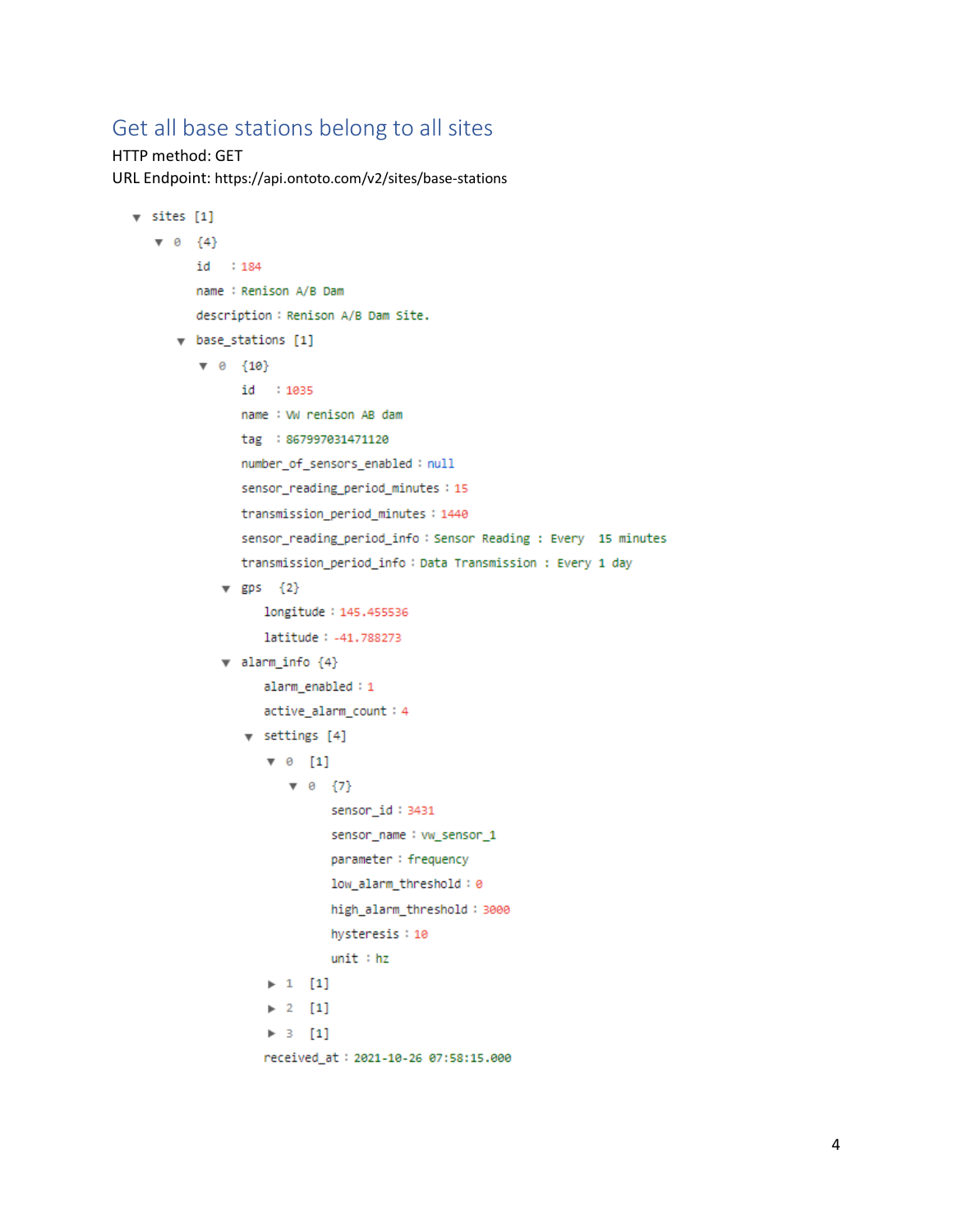## <span id="page-5-0"></span>Get all base stations belong to a site

```
HTTP method: GET
URL Endpoint: https://api.ontoto.com/v2/sites/{siteId}/base-stations
```

```
\vee base stations [1]
   \mathbf{v} 0 {10}
           id
               : 1035name : VW renison AB dam
           tag : 867997031471120
           number_of_sensors_enabled: null
           sensor reading period minutes: 15
           transmission period minutes: 1440
           sensor_reading_period_info: Sensor Reading : Every 15 minutes
           transmission_period_info: Data Transmission : Every 1 day
       \blacktriangleright gps \{2\}\blacktriangledown alarm_info \{4\}alarm_enabled: 1
              active_alarm_count: 4
           \mathbf v settings [4]
               \mathbf{v} 0 [1]
                   \nabla \theta \{7\}sensor_id: 3431
                          sensor_name: vw_sensor_1
                          parameter: frequency
                          low_alarm_threshold:0
                          high_alarm_threshold: 3000
                          hysteresis: 10
                          unit : hz\blacktriangleright 1 [1]
               \triangleright 2 [1]
               \blacktriangleright 3 [1]
               received_at: 2021-10-26 07:58:15.000
```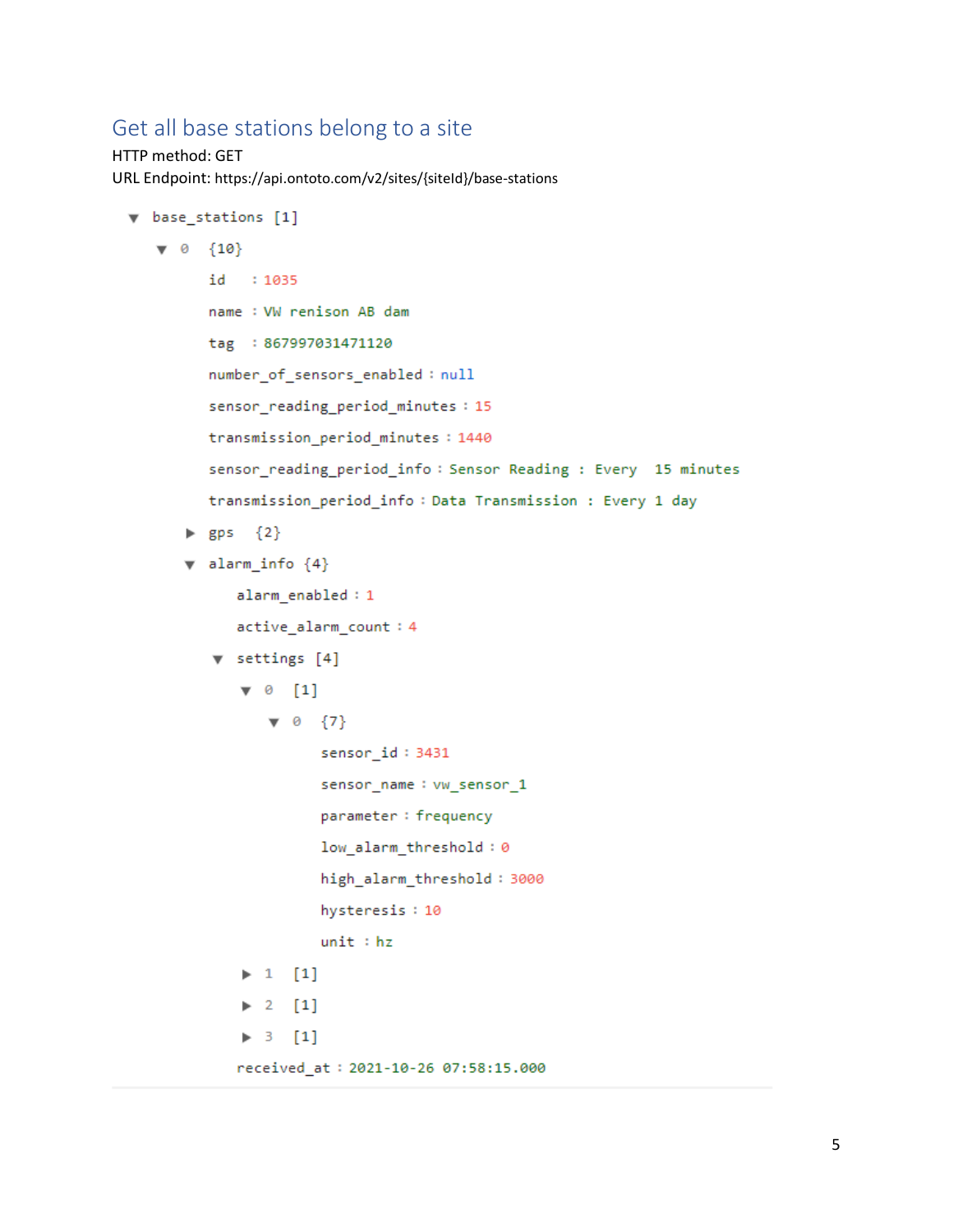## <span id="page-6-0"></span>Get all sensors and parameters for a base station at a site

#### HTTP method: GET

URL Endpoint: https://api.ontoto.com/v2/sites/{siteId}/base-stations/{baseStationId}/sensors/parameters

```
\blacktriangledown sensors [4]
    \mathbf{v} 0 \{3\}id
                 : 3431name : vw-sensor:1
        \blacktriangledown parameters [3]
            \mathbf{v} 0 \{4\}id:1089
                   name : pressure_vw_calculated
                   alias: Renison_AB_Dam__Pressure_Channel_1
                   type : derived
            \nabla 1 {\{4\}}id: 3267
                   name : frequency_(Hz)
                   alias: Frequency
                   type : normal
            \mathbf{v} 2 \{4\}id: 3268
                   name : temperature_(°C)
                   alias: Temperature
                   type : normal
    \mathbf{v} 1 \{3\}id
                 : 3432
           name : vw-sensor:2
        parameters [3]
    \triangleright 2 \{3\}\triangleright 3 {3}
```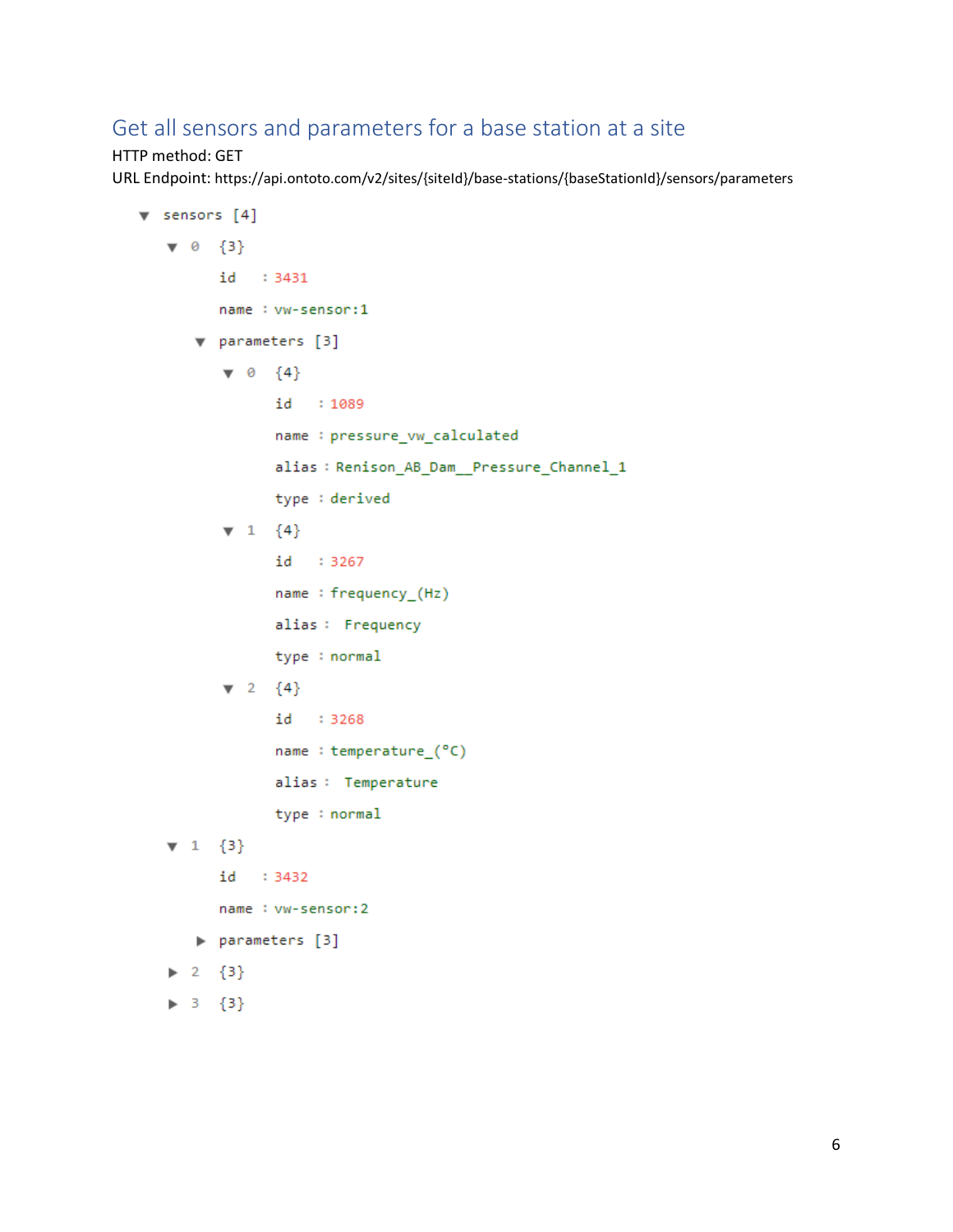## <span id="page-7-0"></span>Get all parameters data for a base station

HTTP method: GET URL Endpoint: https://api.ontoto.com/v2/sites/{siteId}/base-stations/{baseStationId}/sensors/parameters/data Note: This request will respond with one week of data from the requested time.

URL Endpoint with date range:

https://api.ontoto.com/v2/sites/{siteId}/base-stations/{baseStationId}/sensors/parameters/data/start-date/{Y-md H:i:s}/end-date/{Y-m-d H:i:s}

```
\blacktriangledown sensors [8]
     \mathbf{v} 0 {4}
               id: 3431
               name : vw-sensor:1
          \blacktriangleright metadata {2}
           \blacktriangleright data [50]
     \mathbf{v} 1 {4}
               id: 3432
               name : vw-sensor:2
           \blacktriangleright metadata \{2\}\blacktriangleright data [50]
     \mathbf{v} 2 {4}
               id : 3433
               name : vw-sensor:3
           \blacktriangleright metadata \{2\}\blacktriangleright data [50]
     \mathbf{v} 3 \{4\}id: 3434
               name : vw-sensor:4
           \blacktriangleright metadata \{2\}\blacktriangleright data [50]
        4 \{4\}5 {4}\triangleright 6 \{4\}\blacktriangleright 7 {4}
```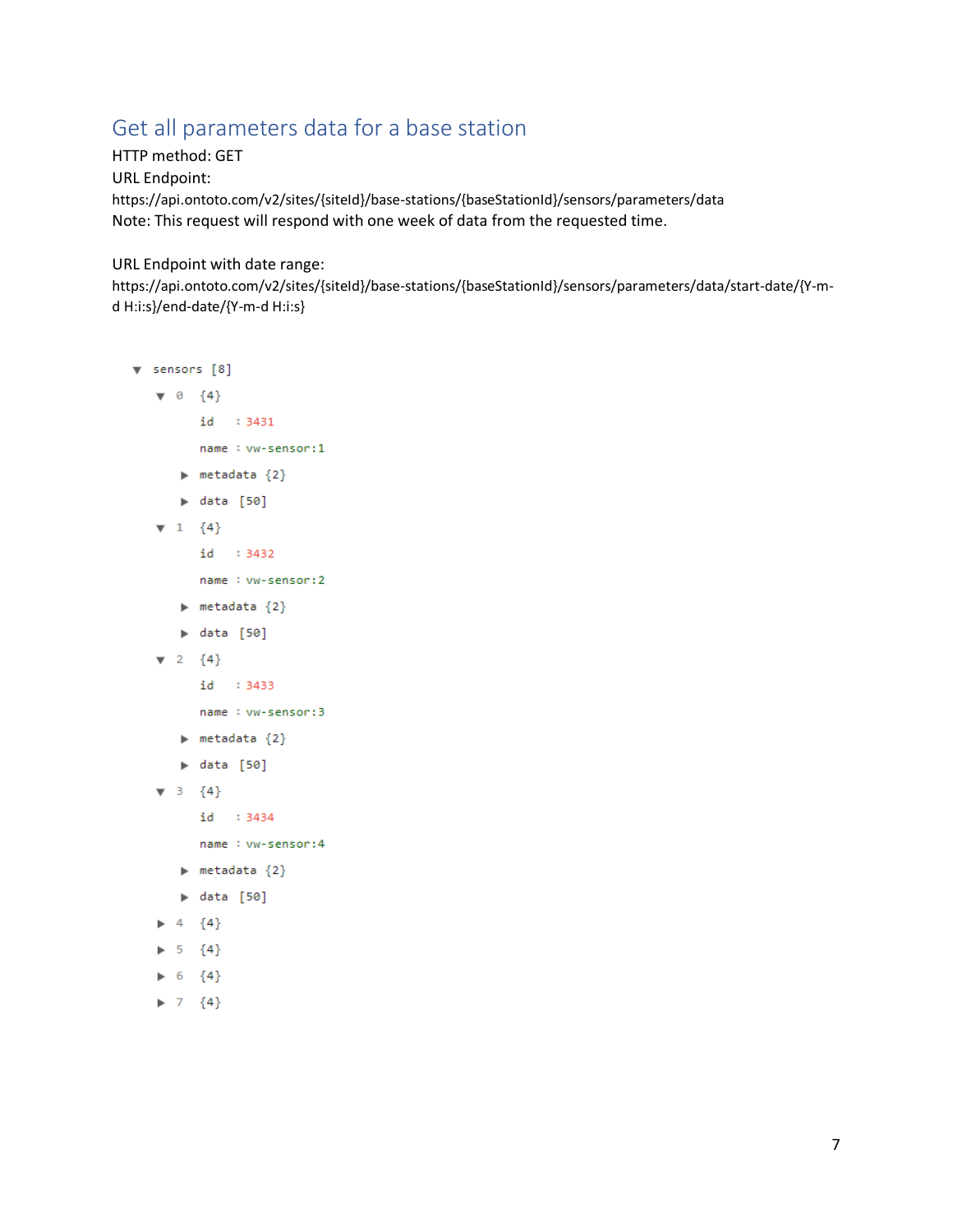# <span id="page-8-0"></span>Get all parameters data for a sensor

HTTP method: GET

URL Endpoint:

https:// api.ontoto.com/v2/sites/{siteId}/base-stations/{baseStationId}/sensors/{sensorId}/parameters/data Note: This request will respond with one week of data from the requested time.

URL Endpoint with date range:

https://api.ontoto.com/v2/sites/{siteId}/base-stations/{baseStationId}/sensors/{sensorid}/parameters/data/startdate /{Y-m-d H:i:s}/end-date/{Y-m-d H:i:s}

```
\blacktriangledown sensor \{4\}id : 3431
          name : vw-sensor:1
     \blacktriangledown metadata \{2\}time_zone: UTC
           parameters [4]
      \sqrt{ } data [50]
           \mathbf{v} 0 \{5\}recorded_at: 2021-11-07 19:30:14
                     frequency: 2993.1
                     temperature: 13.6
                     pressure: 8.6
                     thermistor_resistance: 5080
           \blacktriangleright 1 {5}
           2 {5}\triangleright 3 \{5\}\blacktriangleright 4 \{5\}\blacktriangleright 5 {5}
           \triangleright 6 \{5\}\triangleright 7 {5}
           \triangleright 8 {5}
           \triangleright 9 {5}
           \blacktriangleright 10 \{5\}\blacktriangleright 11 {5}
           \blacktriangleright 12 \{5\}\blacktriangleright 13 \{5\}\blacktriangleright 14 \{5\}\blacktriangleright 15 {5}
```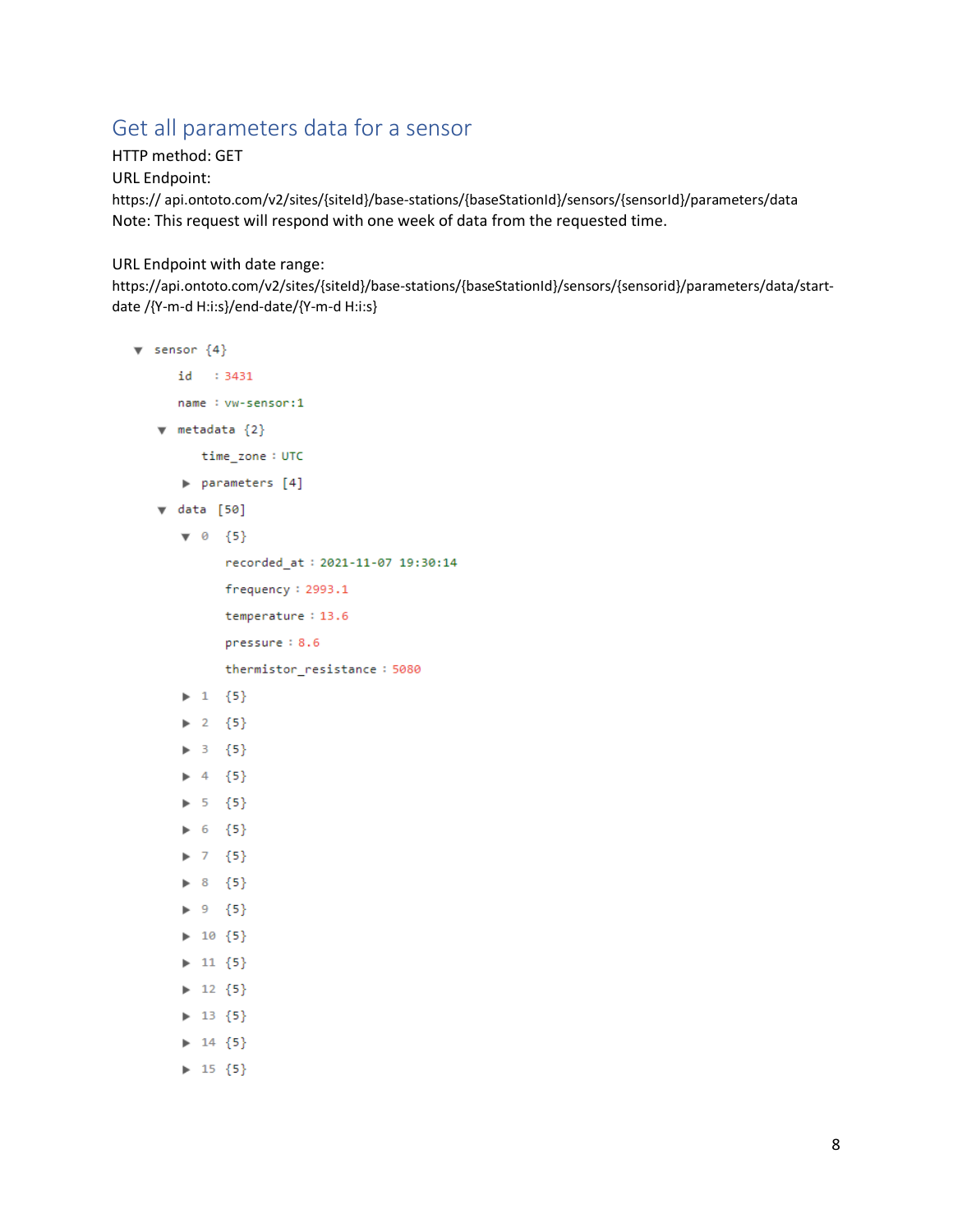## <span id="page-9-0"></span>Get a parameter data

HTTP method: GET URL Endpoint: https://api.ontoto.com/v2/parameters/{parameterId}/types/{typeName}/data

URL Endpoint with date range

https://api.ontoto.com/v2/parameters/{parameterId}/types/{typeName}/data/start-date/{Y-m-d H:i:s}/enddate/{Y-m-d H:i:s}

Note: This request will respond with one week of data from the requested time and types are derived or normal

```
\mathbf w metadata \{6\}id:1089
          parameter_type: derived
          parameter_unit: Kilopascal
          parameter_name : pressure
          parameter_alias: Renison_AB_Dam Pressure_Channel_1
          timezone: UTC
\sqrt{data} [50]
     \mathbf{v} = 0 {2}
               recorded_at: 2021-11-07 19:30:14
               value: 8.6\blacktriangleright 1 \{2\}\blacktriangleright 2 \{2\}\blacktriangleright 3 \{2\}\blacktriangleright 4 \{2\}\triangleright 5 {2}
     \triangleright 6 \{2\}\blacktriangleright 7 {2}
     \triangleright 8 {2}
     \blacktriangleright 9 {2}
     \blacktriangleright 10 \{2\}\blacktriangleright 11 \{2\}\blacktriangleright 12 \{2\}\blacktriangleright 13 {2}
```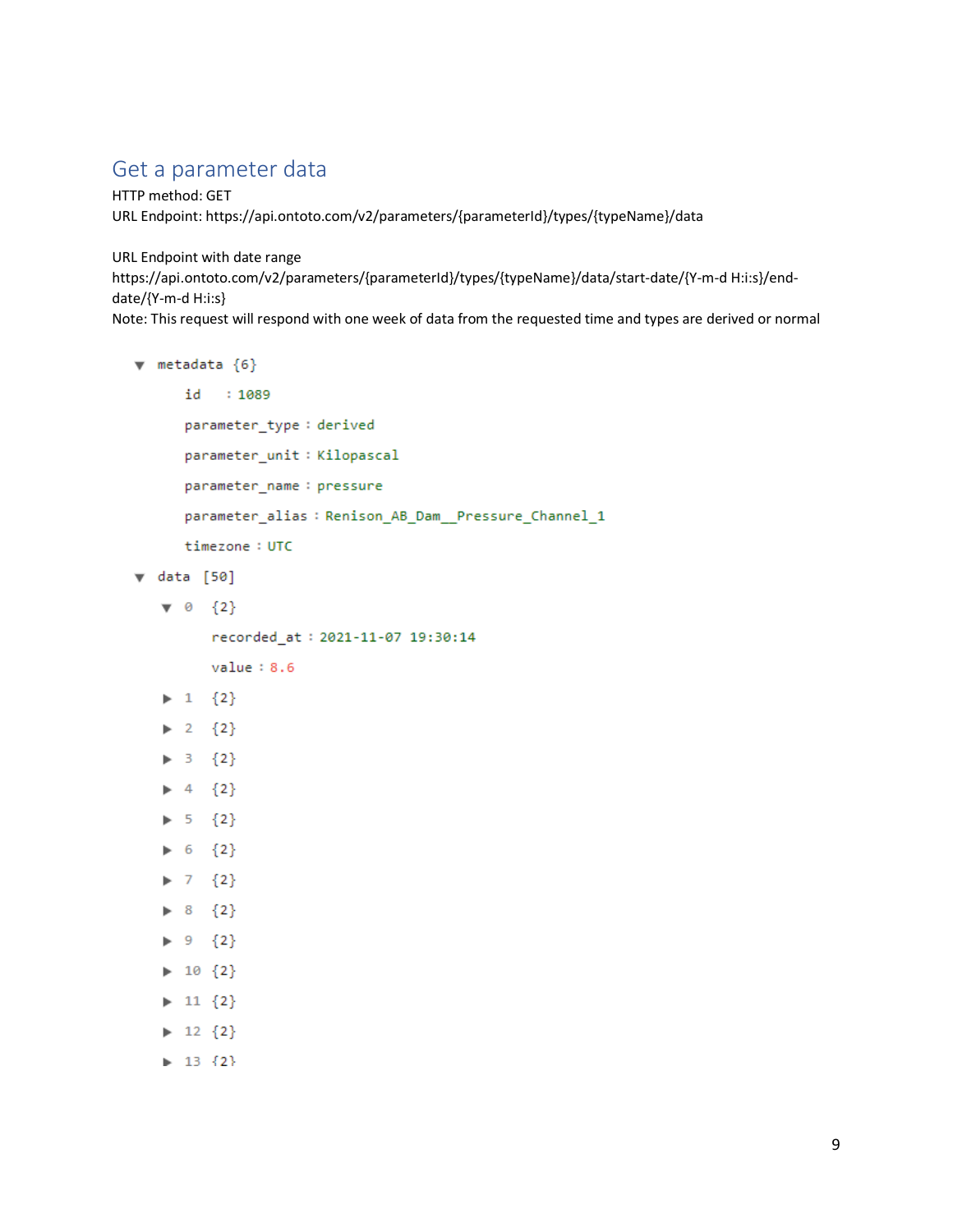## <span id="page-10-0"></span>Get device configuration

```
Http method: GET
Resource endpoint: https://api.ontoto.com/v2/base-stations/{baseStationId}/configuration
```

```
\mathbf v base_station \{10\}id: 1035
      name : VW renison AB dam
      tag : 867997031471120
      number_of_sensors_enabled: null
      sensor_reading_period_minutes: 15
      transmission_period_minutes: 1440
      sensor_reading_period_info: Sensor Reading : Every 15 minutes
      transmission_period_info: Data Transmission : Every 1 day
   \overline{v} gps \{2\}longitude: 145.455536
          latitude: -41.788273
   \mathbf v alarm_info \{4\}alarm_enabled:1
          active_alarm_count: 4
       \mathbf v settings [4]
           \vee 0 [1]
               \mathbf{v} = 0 \quad \{7\}sensor_id: 3431
                     sensor_name: vw_sensor_1
                     parameter: frequency
                     low_alarm_threshold:0
                     high_alarm_threshold: 3000
                     hysteresis: 10
                     unit : hz\blacktriangleright 1 [1]
           \triangleright 2 [1]
           \triangleright 3 [1]
```

```
received_at: 2021-10-26 07:58:15.000
```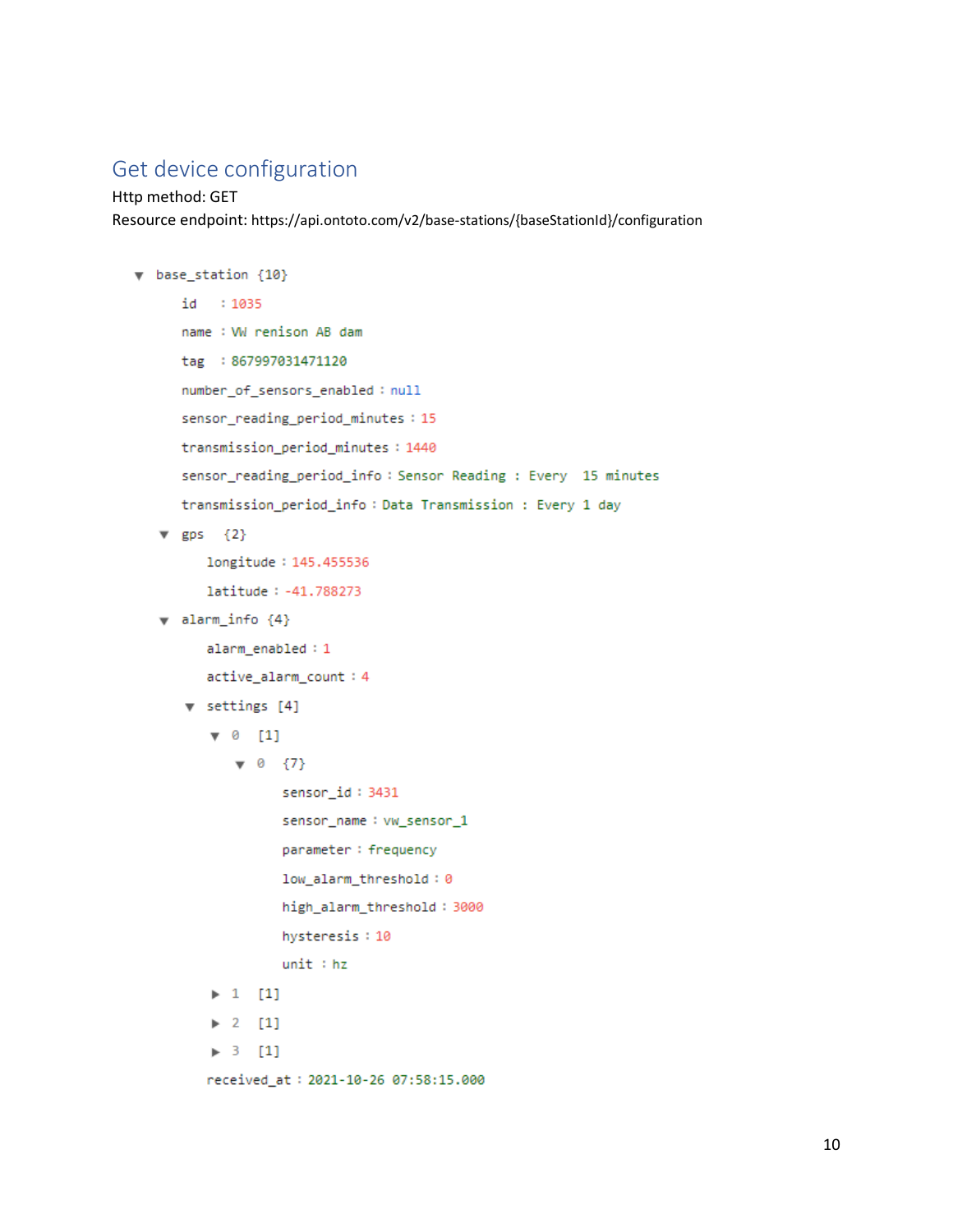## <span id="page-11-0"></span>Update device config

Http method: POST Resource endpoint: https://api.ontoto.com/v2/base-stations/{baseStationId}/configuration Request body

{

```
 "base_station_name": "Data Logger 1",
  "sampling_period_minutes": 2,
  "transmission_period_minutes": 15,
  "number_of_sensors_enabled": 4,
  "enable_alarm": 1,
  "alarm_settings": {
   "{sensorId_1}": {
    "high_alarm_threshold": 110,
    "low_alarm_threshold": 25,
    "hysteresis": 3,
    "parameter": "frequency"
   },
   "{sensorId}": {
    "high_alarm_threshold": 120,
    "low_alarm_threshold": 26,
    "hysteresis": 3,
    "parameter": "frequency"
   },
   "{sensorId}": {
   "high alarm threshold": 100,
    "low_alarm_threshold": 20,
    "hysteresis": 3,
    "parameter": "frequency"
   },
   "{sensorId}": {
    "high_alarm_threshold": 100,
    "low_alarm_threshold": 20,
    "hysteresis": 3,
    "parameter": "frequency"
   }
  }
}
Notes:
```
- In alarm setting, the setting will be identified by sensor Id and parameter Name.
- Sampling and transmission period will be in minutes.
- The new configuration will be processed during next transmission cycle. If wrong configuration is queued, to cancel the configuration below request \*(cancel configuration only available for NBIOT/4G device). if it is satellite, queued config cannot be cancelled.)

Upon success

```
{"status": "success", "message": "New configuration queued"}
Upon error 
{"error_code": 13, "message": "sensor: 1 low threshold must be less than high threshold"}
{"error_code": 403, "message": "configuration update is not allowed"}
```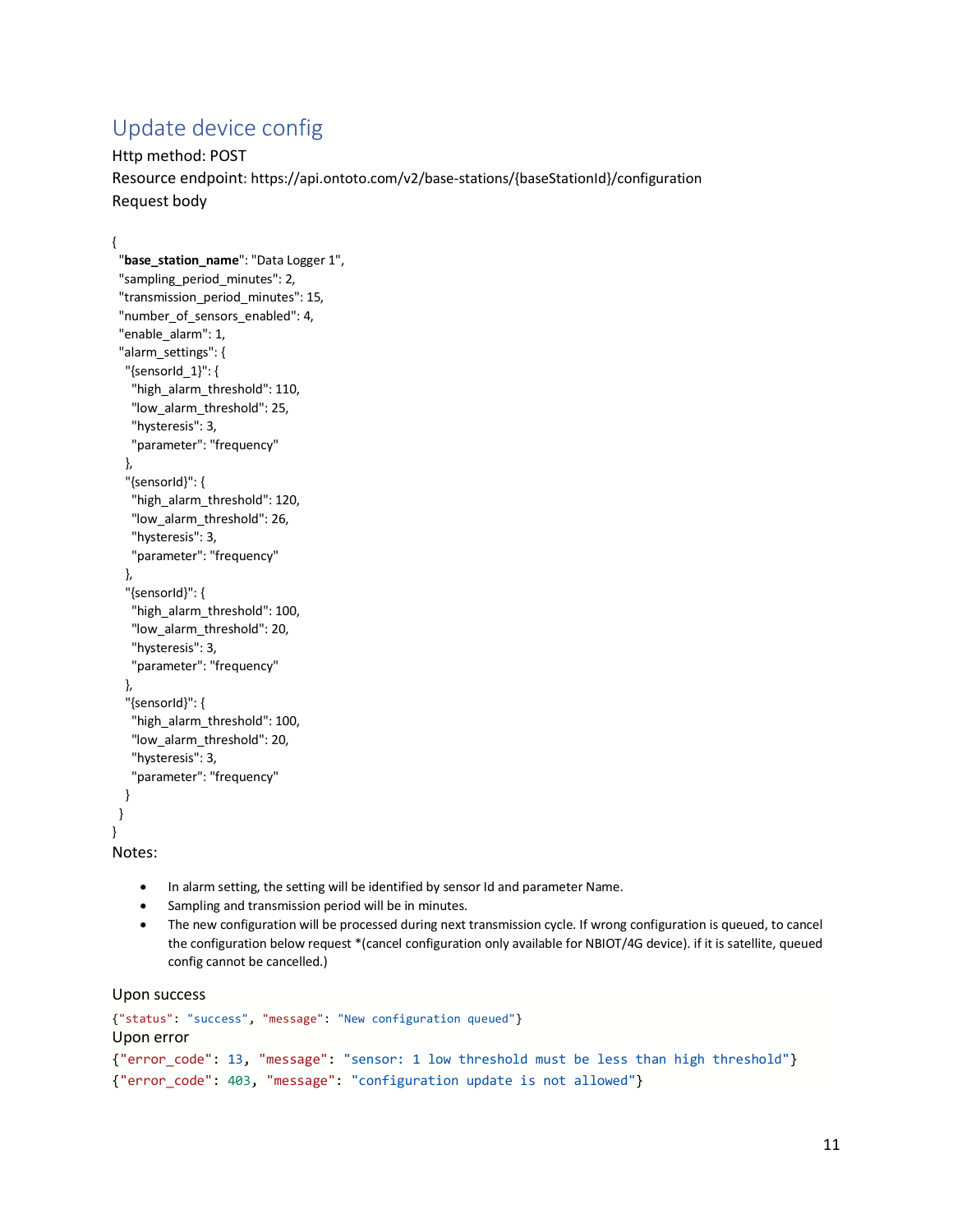## <span id="page-12-0"></span>Cancel queued configuration

Http method: **DELETE** Resource endpoint: https://api.ontoto.com/v2/base-stations/{baseStationId}/configuration Upon success {"status": "success", "message": "configuration canceled"} Upon error {"error\_code": 500, "message": "server error"} {"error\_code": 403, "message": "configuration update is not allowed"}